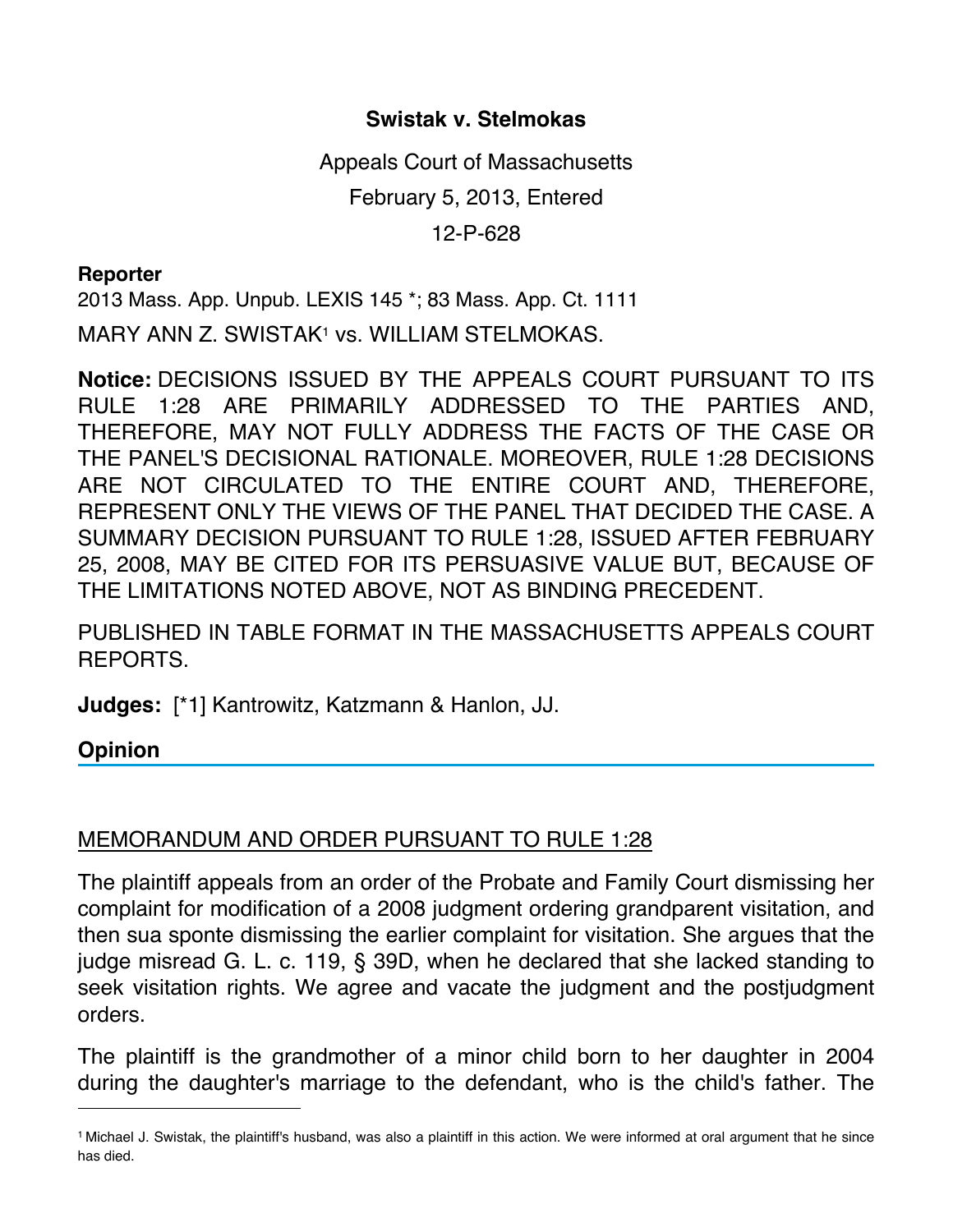daughter died in an accident in 2005. In 2007, the plaintiff and her husband (grandparents) filed with the Probate and Family Court a complaint for grandparent visitation. On April 10, 2008, the parties entered into a judgment by stipulation whereby the grandparents were granted regular, weekly visitation with the child, including one full week during each summer. Over time, according to the plaintiff, the agreed visitation time expanded.

On June 29, 2009, the grandparents filed a complaint for modification to formalize the expanded visitation [\*2] schedule; they also attached a document making negative allegations about the father's parenting. While that matter was pending, the father, on the advice of the child's therapist, filed a motion for further temporary orders seeking to terminate the visits temporarily or for the judge to order that they be supervised. On May 19, 2010, the judge allowed the father's motion to terminate visitation temporarily.

On October 18, 2011, the grandparents filed a motion for further temporary orders seeking to reinstate the weekly visitation schedule. The parties appeared before the court on the following day. At the hearing, the judge informed the grandparents that the child had been adopted by the father's new wife and that the plaintiff was "not the grandmother anymore, legally" because "as soon as a child's adopted by another parent, that cuts off the entire other family." The judge opined that, after review of the petition for adoption (notably, adjudicated by the same judge approximately three and one-half weeks earlier on September 22, 2011), the grandparents no longer had standing under G. L. c. 119, § 39D,<sup>2</sup> "as an adoption ha[d] taken place" which "terminates all prior Orders." Without [\*3] hearing further from the grandparents' counsel, the judge then denied their motion for further temporary orders and, also, sua sponte, dismissed both the complaint for grandparent visitation and the grandparents' complaint for modification.

The grandparents filed two postjudgment motions, seeking to draw the judge's attention to the wording of the statute, which specifically excepted stepparent adoptions. Both were denied with the endorsement that the "former grandmother has no standing as child was adopted." The judge issued findings and rulings on March 19, 2012, describing the contentious history between the parties and

<sup>2</sup> General Laws c. 119, § 39D, as appearing in St. 1991, c. 292, provides for visitation rights to certain grandparents of unmarried minor children. It states that "[n]o such visitation rights shall be granted if said minor child has been adopted by a person other than a stepparent of such child and any visitation rights granted . . . prior to such adoption of the said minor child shall be terminated upon such adoption without any further action of the court" (emphasis supplied).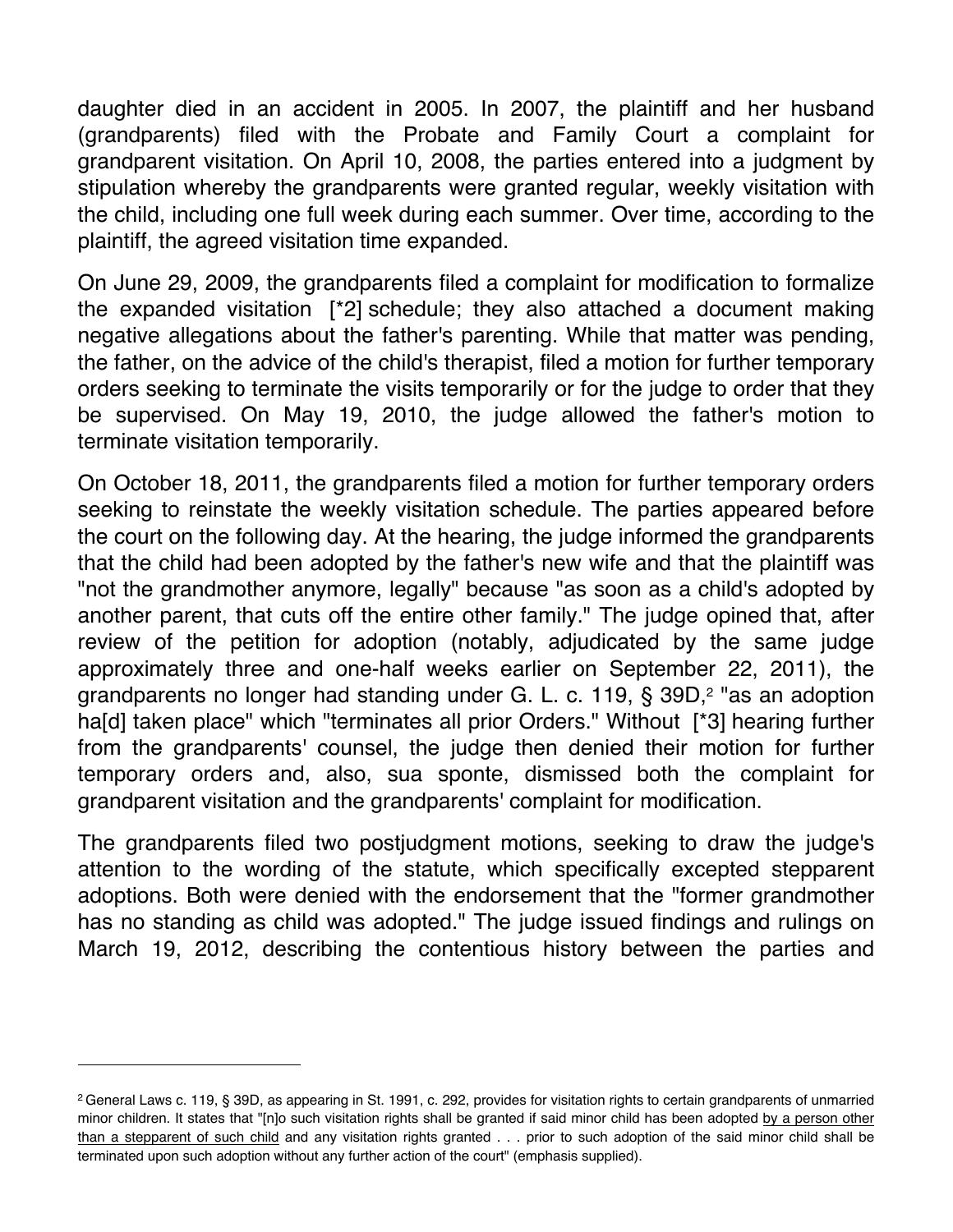concluding, "The maternal Grandmother is attempting alienation of affection of the child  $[^*4]$  towards her Father."<sup>3</sup> The plaintiff timely appealed.

Discussion. The plaintiff argues that the judge erred as a matter of law when the judge found that, because the minor child had been adopted by her stepmother, the plaintiff no longer had standing to seek visitation under G. L. c. 119, § 39D. She also maintains that he erred when he dismissed, sua sponte, the complaint for visitation, which had resulted in a judgment encompassing the parties' stipulation. Finally, she claims that she was deprived of due process, specifically, notice and an opportunity to be heard, at the time of the hearing in October, 2011.

Because statutory interpretation is a pure question of law, we review the judgment de novo. Rosnov v. Molloy, 460 Mass. 474, 476, 952 N.E.2d 901 (2011). Although substantial deference is given to a reasonable interpretation of a statute, an "incorrect interpretation of a statute . . . is not entitled to deference." Commerce Ins. Co. v. Commissioner of Ins., 447 Mass. 478, 481, 852 N.E.2d 1061 (2006), [\*5] quoting from Kszepka's Case, 408 Mass. 843, 847, 563 N.E.2d 1357 (1990). In this case, § 39D provides that any grandparent visitation rights ordered by a court in circumstances such as these shall be terminated "if said minor child has been adopted by a person other than a stepparent<sup>"4</sup> (emphasis supplied). G. L. c. 119, § 39D, as appearing in St. 1991, c. 292. Here, the minor child was adopted by the father's new wife, the child's stepmother, leaving the plaintiff's right to visitation with her granddaughter unaffected, at least by that statute. It was error for the judge to dismiss the modification complaint on that ground.5

The plaintiff also argues that her due process rights were denied when "ninety seconds" after she learned the child had been adopted by the stepmother, the judge determined that the plaintiff no longer had standing and sua sponte dismissed the visitation complaint as well as the pending modification complaint. We agree. "The fundamental requirement of due process is notice and the opportunity to be heard 'at a meaningful time and in a meaningful manner.'"

<sup>3</sup> In support of that conclusion, the judge noted that the plaintiff had filed with the Department of Children and Families (DCF) repeated allegations of abuse and neglect against the father. DCF did not support any of the charges.

<sup>4</sup> The father's contention that the judge was "clearly contemplating the adoption statute [G. L. c. 210, § 6] when he determined that the plaintiff no longer had standing" is misguided. While that statute states that an adoption decree shall terminate "such rights, duties and legal consequences . . . between the child so adopted and his natural parents and kindred," that language is directed to an adoption that does not involve a natural parent. To the extent that it appears to conflict with G. L. c. 119, § 39D, the more specific statute controls, i.e., § 39D, which discusses grandparent [\*6] visitation in these circumstances. "[W]hen the provisions of two statutes are in conflict, 'the more specific provision, . . . applies over the general rule.'" Commonwealth v. Harris, 443 Mass. 714, 738, 825 N.E.2d 58 (2005), quoting from Doe v. Attorney Gen. (No. 1), 425 Mass. 210, 215, 680 N.E.2d 92 (1997). See 2B Singer & Singer, Sutherland Statutory Construction § 51.2 (6th ed. 2012) ("If an irreconcilable conflict does exist between two statutes, the more specific statute controls over the more general one").

<sup>5</sup> In fact, at the time of the hearing, the plaintiff's visitation rights had been suspended for more than one year.